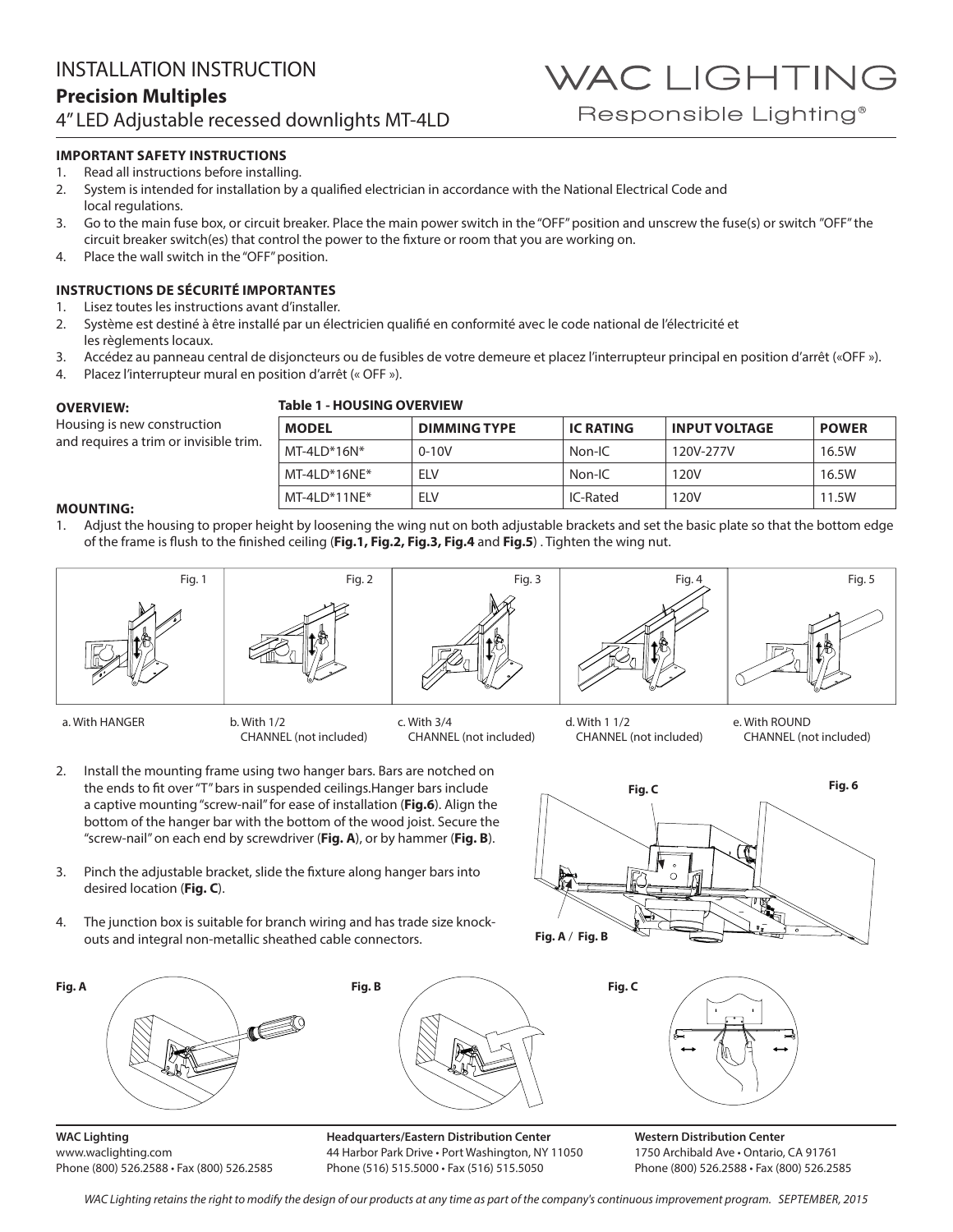## **WIRING**

1. Remove spring latched junction box door and connect fixture wires to building wires; insert each supply wire into appropriate junction box connector. Connect black fixture wire to hot, white fixture wire to neutral and green fixture wire to ground.

### 2. For dimming type, refer to **Table 2**

For 0-10V compatible housings, wire purple(dim+) and grey(dim-) in accordance to 0-10V dimmer specifications. For ELV compatible housing, wire black (line hot) and white (line neutral) in accordance to ELV dimmer specifications. Purple and grey wires are to be capped separately for ELV housings



# **Table 2 - HOUSING OVERVIEW**

| $MT-4LD*16N*$                            | MT-4LD*11NE*, MT-4LD*16NE* |  |  |  |
|------------------------------------------|----------------------------|--|--|--|
| 0-10V Dimming                            | ELV dimming                |  |  |  |
| Black - Line Hot                         | Black - Line Hot           |  |  |  |
| White - Line Neutral                     | White - Line Neutral       |  |  |  |
| Green - Ground                           | Green - Ground             |  |  |  |
| Purple - 0-10V Dim+ (Cap if not dimming) | Purple - Unused (Cap)      |  |  |  |
| Grey - 0-10V Dim- (Cap if not dimming)   | Grey - Unused (Cap)        |  |  |  |

3. Use push-in type wire connectors supplied or wire nuts. Place all wiring and connectors back in wiring box and replace junction box door.

| Table 3. Use template supplied to make appropriate cutout for trim installation. |  |  |  |  |  |
|----------------------------------------------------------------------------------|--|--|--|--|--|
|                                                                                  |  |  |  |  |  |

| <b>MODEL</b>  | <b>TRIM</b>   | <b>CUTOUT</b>    | <b>INVISIBLE TRIM™</b> | <b>CUTOUT</b>    |
|---------------|---------------|------------------|------------------------|------------------|
| MT-4LD116N*   | $MT-4LD116T*$ | 5 1/8" X 5 1/8"  | MT-4LD116TL-WT         | 5 1/8" X 5 1/8"  |
| $MT-4LD216N*$ | $MT-4LD216T*$ | 9 3/4" X 5 1/8"  | MT-4LD216TL-WT         | 9 3/4" X 5 1/8"  |
| $MT-4LD316N*$ | $MT-4LD316T*$ | 14 1/2" X 5 1/8" | MT-4LD316TL-WT         | 14 1/2" X 5 1/8" |
| MT-4LD416N*   | MT-4LD416T*   | 19 1/8" X 5 1/8" | MT-4LD416TL-WT         | 19 1/8" X 5 1/8" |
| MT-4LD226N*   | MT-4LD226T*   | 9 3/4" X 9 3/4"  | MT-4LD226TL-WT         | 9 3/4" X 9 3/4"  |

# **TO INSTALL TRIM**

1. When installing in drywall, cut a hole in the drywall (see **Table 3** for cut out size). After finished, if necessary, adjust the fixture for ceiling thickness by loosening the screws that attach the square housing to the plaster frame (**Fig. 8**).

2. Raise the trim to the housing and attach two sides by securing the tension spring in the anchor cleat (as **Fig.9, Fig.10**).Push the trim flush up against the ceiling (**Fig.11**).



**WAC Lighting** www.waclighting.com Phone (800) 526.2588 • Fax (800) 526.2585

**Headquarters/Eastern Distribution Center** 44 Harbor Park Drive • Port Washington, NY 11050 Phone (516) 515.5000 • Fax (516) 515.5050

**Western Distribution Center**  1750 Archibald Ave • Ontario, CA 91761 Phone (800) 526.2588 • Fax (800) 526.2585

WAC Lighting retains the right to modify the design of our products at any time as part of the company's continuous improvement program. SEPTEMBER, 2015